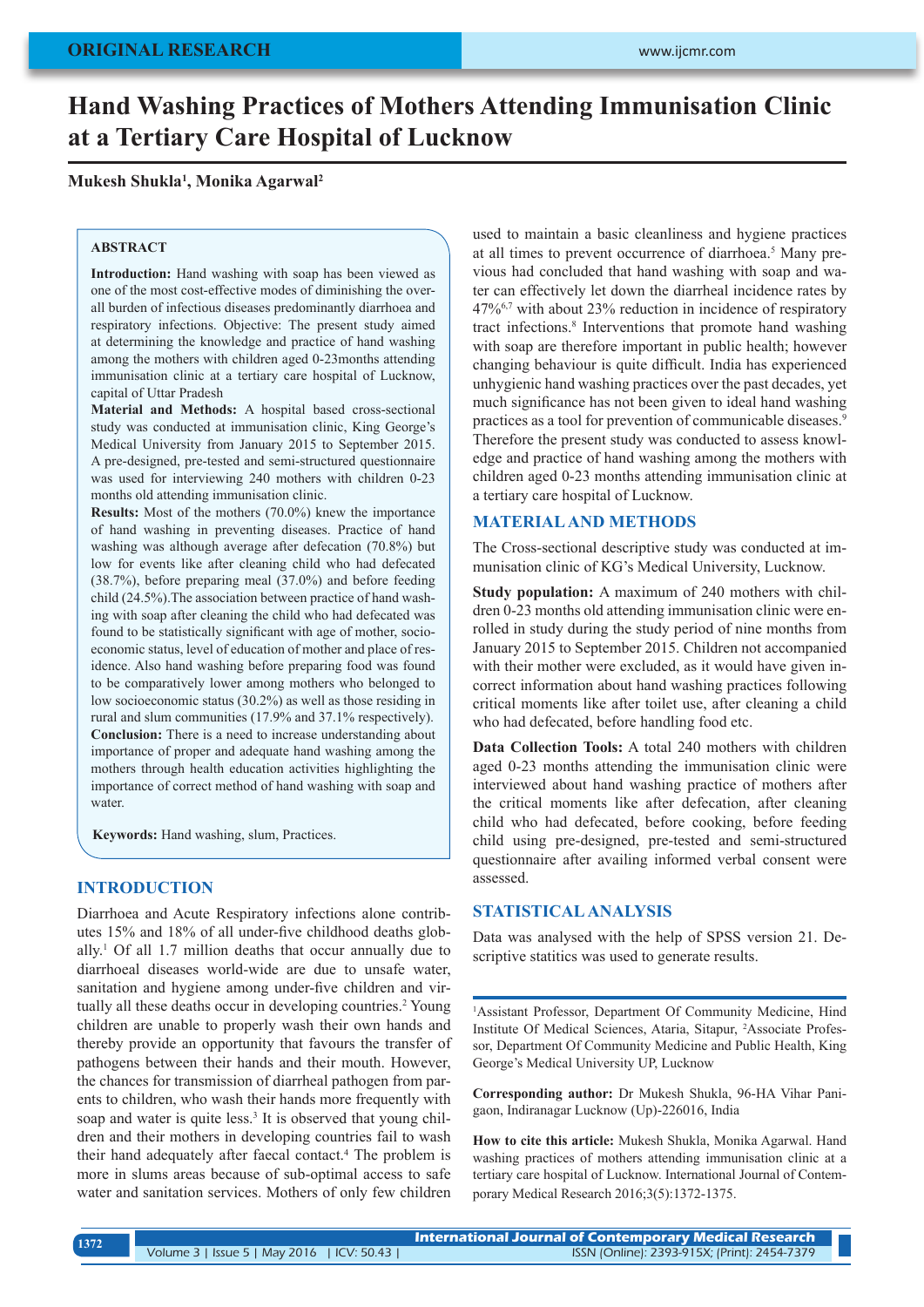# **RESULTS**

#### **Biosocial characteristics of the study population**

The mean age of mothers was 34.3±9.0 years. Majority

| <b>Characteristics</b>                                     | <b>Number</b> | Percentage (%)    |  |  |  |  |  |  |
|------------------------------------------------------------|---------------|-------------------|--|--|--|--|--|--|
| Age of mother                                              |               |                   |  |  |  |  |  |  |
| ${}_{20}$                                                  | 103           | 42.9              |  |  |  |  |  |  |
| $21 - 30$                                                  | 117           | 48.8              |  |  |  |  |  |  |
| >31                                                        | 20            | 8.3               |  |  |  |  |  |  |
| Religion                                                   |               |                   |  |  |  |  |  |  |
| Hindu                                                      | 198           | 82.5              |  |  |  |  |  |  |
| Non-Hindu                                                  | 42            | 17.5              |  |  |  |  |  |  |
| Type of Family                                             |               |                   |  |  |  |  |  |  |
| Nuclear                                                    | 171           | 71.3              |  |  |  |  |  |  |
| Joint                                                      | 69            | 28.8              |  |  |  |  |  |  |
| Level of education of mother                               |               |                   |  |  |  |  |  |  |
| High school and below                                      | 187           | 77.9              |  |  |  |  |  |  |
| More than high school                                      | 53            | $\overline{22.1}$ |  |  |  |  |  |  |
| Working status of mother                                   |               |                   |  |  |  |  |  |  |
| Working                                                    | 70            | 29.2              |  |  |  |  |  |  |
| Non-working                                                | 170           | 70.8              |  |  |  |  |  |  |
| Socio-economic status *                                    |               |                   |  |  |  |  |  |  |
| I and II                                                   | 58            | 29.2              |  |  |  |  |  |  |
| <b>III</b> and below                                       | 170           | 70.8              |  |  |  |  |  |  |
| Residence                                                  |               |                   |  |  |  |  |  |  |
| Urban                                                      | 166           | 69.2              |  |  |  |  |  |  |
| Rural                                                      | 39            | 16.3              |  |  |  |  |  |  |
| <b>Urban Slums</b>                                         | 35            | 14.6              |  |  |  |  |  |  |
| *Modified B.G. Prasad socioeconomic classification 2014    |               |                   |  |  |  |  |  |  |
| Table-1: Socio-demographic characteristics of the mothers. |               |                   |  |  |  |  |  |  |
| $(N=240)$                                                  |               |                   |  |  |  |  |  |  |

| Knowledge                                                | <b>Number</b> | Percentage (%) |  |  |  |  |  |  |
|----------------------------------------------------------|---------------|----------------|--|--|--|--|--|--|
| Prevention of communicable diseases                      |               |                |  |  |  |  |  |  |
| Yes                                                      | 168           | 70.0           |  |  |  |  |  |  |
| $\overline{N}$                                           | 72            | 30.0           |  |  |  |  |  |  |
| Benefits of hand washing <sup>#</sup>                    |               |                |  |  |  |  |  |  |
| Prevention of diarrhoea                                  | 132           | 78.6           |  |  |  |  |  |  |
| Prevention of ARI                                        | 109           | 64.8           |  |  |  |  |  |  |
| Prevention of other intestinal                           | 113<br>67.2   |                |  |  |  |  |  |  |
| infections                                               |               |                |  |  |  |  |  |  |
| Prevention of skin and eye                               | 72            | 42.9           |  |  |  |  |  |  |
| infection                                                |               |                |  |  |  |  |  |  |
| Critical moments where hand washing is necessary#        |               |                |  |  |  |  |  |  |
| After defecation                                         | 214           | 89.1           |  |  |  |  |  |  |
| After cleaning child who has                             | 198           | 82.5           |  |  |  |  |  |  |
| defecated                                                |               |                |  |  |  |  |  |  |
| Before taking meals                                      | 180           | 75.0           |  |  |  |  |  |  |
| Before feeding children                                  | 142           | 59.1           |  |  |  |  |  |  |
| After using the toilet for                               | 104           | 43.3           |  |  |  |  |  |  |
| urination                                                |               |                |  |  |  |  |  |  |
| Before preparation of food                               | 197           | 82.0           |  |  |  |  |  |  |
| After routine work                                       | 102           | 42.5           |  |  |  |  |  |  |
| Sufficient to wash hands with water alone                |               |                |  |  |  |  |  |  |
| Yes                                                      | 156           | 65.0           |  |  |  |  |  |  |
| No                                                       | 84            | 35.0           |  |  |  |  |  |  |
| # Multiple response                                      |               |                |  |  |  |  |  |  |
| Table-2: Knowledge of mothers regarding benefits of hand |               |                |  |  |  |  |  |  |
| washing $(N=240)$                                        |               |                |  |  |  |  |  |  |

(82.5%) of them were of Hindu religion and about 71.3% belong to nuclear family. Out of 240 mothers interviewed only one-fourth of the mothers were educated more than high school. Majority (70.8%) belonged to socioeconomic class III or below according to Modified B G Prasad socioeconomic classification. About one-third (29.2%) of the mothers were working currently, with majority of them were unskilled workers. Majority (69.2%) of the mothers reside in urban area followed by rural and urban slums. (16.3% and 14.6% respectively)

## **Knowledge regarding hand washing**

About two-third (70.0%) of the mothers opined that hand washing had important role in preventing the spread of communicable diseases. But in contrast to that, 65.0% mothers felt that use of water alone for hand washing is sufficient. Majority of the mothers knew that hand washing could prevent diarrhoea, acute respiratory tract and other intestinal infections (78.6%, 64.8% and 67.2% respectively). However only 42.9 per cent mother knew its role in prevention of skin and eye infection. More than 80% of the mothers believed hand washing as important and crucial activity after defecation, after cleaning child who has defecated and before preparation of food. However less than half of them thought that hand washing as crucial after using toilet for urination and routine work (43.3% and 42.5% respectively).

## **Practice of hand washing with soap**

Majority (70.8%) of the mothers used to wash their hand properly using soap after defecation. However the practice of hand washing properly with soap was quite less after cleaning the child who had defecated, before preparing meals and before feeding child (38.7%, 37.0% and 24.5% respectively). Majority of these mothers use to was their hand thoroughly only with water before performing these activities.

#### **Factors affecting hand washing practices (with soap)**

Practice of hand washing after cleaning the child who had defecated was found to be statistically associated with age of mother, socioeconomic status, level of education of mother and place of residence. Near about only one-third of the mothers used to wash their hand with soap in each age-group with lowest proportion (10.0%) in those aged 31 years and above. Only 28.0 per cent of the mothers who belonged to low socio-economic status (III and below) used to wash their hand. Also the practice regarding same was lowest among those residing in rural area. Also association between practice of hand washing with soap and water after defecation with place of residence and religion was found to be significant. The practice of same was found to be lowest (45.7%) among those residing in urban slums. Similarly practice of hand washing with soap before preparing food was found to be comparatively lower among mothers who belonged to low socioeconomic status (30.2%) as well as those residing in rural and slum communities (17.9% and 37.1% respectively).

# **DISCUSSION**

About 70.0 per cent of the respondents knew about importance of hand washing with respect to prevention of communicable diseases and about two-third (65.0%) believed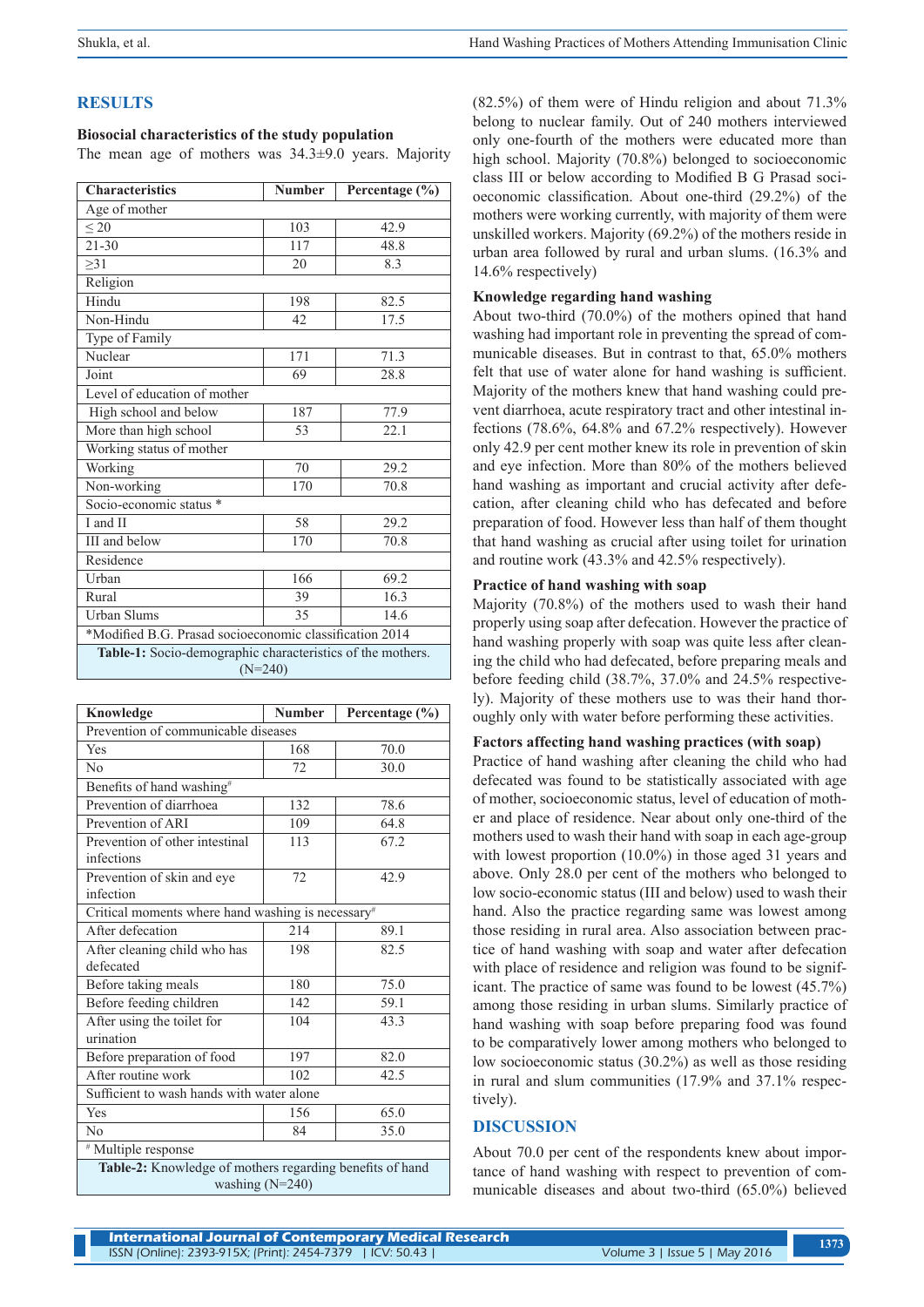| <b>Variable</b>                                                                            | <b>Total</b><br>$(N=240)$ | <b>After defecation</b><br>$(n=170)$ |              | After cleaning child<br>who has defecated<br>$(n=93)$ |             | <b>Before preparing food</b><br>$(n=89)$ |              | <b>Before feeding child</b><br>$(n=59)$ |              |
|--------------------------------------------------------------------------------------------|---------------------------|--------------------------------------|--------------|-------------------------------------------------------|-------------|------------------------------------------|--------------|-----------------------------------------|--------------|
|                                                                                            |                           | $No.[\%]$                            | $\mathbf{p}$ | $No.[\%]$                                             | $\mathbf p$ | $No.[\%]$                                | $\mathbf{p}$ | $No.[\%]$                               | $\mathbf{p}$ |
| Age of mother                                                                              |                           |                                      |              |                                                       |             |                                          |              |                                         |              |
| $\leq 20$                                                                                  | 103                       | 73[70.8]                             | 0.31         | 38[36.9]                                              | 0.01        | 43[41.7]                                 | 0.29         | 23[22.3]                                | 0.77         |
| $21 - 30$                                                                                  | 117                       | 80[68.3]                             |              | 53[45.3]                                              |             | 41[35.0]                                 |              | 31[26.5]                                |              |
| $\geq$ 31                                                                                  | 20                        | 17[85.0]                             |              | 2[10.0]                                               |             | 5[25.0]                                  |              | 5[25.0]                                 |              |
| Socio-economic status                                                                      |                           |                                      |              |                                                       |             |                                          |              |                                         |              |
| I and II                                                                                   | 58                        | 38[65.5]                             | 0.30         | 42[72.4]                                              | 0.00        | 34[58.6]                                 | 0.00         | 18[31.0]                                | 0.19         |
| III and below                                                                              | 182                       | 132[72.5]                            |              | 51[28.0]                                              |             | 55[30.2]                                 |              | 41[22.5]                                |              |
| Level of education of mother                                                               |                           |                                      |              |                                                       |             |                                          |              |                                         |              |
| $\leq 10$ std                                                                              | 187                       | 137[73.3]                            | 0.08         | 65[34.8]                                              | 0.02        | 65[34.8]                                 | 0.16         | 45[24.1]                                | 0.72         |
| $>10$ std                                                                                  | 53                        | 33[62.3]                             |              | 28[52.8]                                              |             | 24[45.3]                                 |              | 14[26.4]                                |              |
| Working status of mother                                                                   |                           |                                      |              |                                                       |             |                                          |              |                                         |              |
| Working                                                                                    | 70                        | 53[75.7]                             | 0.28         | 25[35.7]                                              | 0.50        | 22[31.4]                                 | 0.20         | 12[17.1]                                | 0.08         |
| Non-working                                                                                | 170                       | 117[68.8]                            |              | 68[40.0]                                              |             | 67[39.4]                                 |              | 47[27.6]                                |              |
| <b>Residence</b>                                                                           |                           |                                      |              |                                                       |             |                                          |              |                                         |              |
| Urban                                                                                      | 166                       | 124[74.7]                            | $0.00\,$     | 73[44.0]                                              | 0.01        | 69[41.6]                                 | 0.02         | 47[28.3]                                | 0.06         |
| Rural                                                                                      | 39                        | 30[76.9]                             |              | 7[17.9]                                               |             | 7[17.9]                                  |              | 4[10.3]                                 |              |
| <b>Urban Slums</b>                                                                         | 35                        | 16[45.7]                             |              | 13[37.1]                                              |             | 13[37.1]                                 |              | 8[22.9]                                 |              |
| Religion                                                                                   |                           |                                      |              |                                                       |             |                                          |              |                                         |              |
| Hindu                                                                                      | 198                       | 154[77.8]                            | 0.00         | 82[41.4]                                              | 0.06        | 75[37.9]                                 | 0.58         | 55[27.8]                                | 0.01         |
| Non-Hindu                                                                                  | 42                        | 16[38.1]                             |              | 11[26.2]                                              |             | 14[33.3]                                 |              | 4[9.5]                                  |              |
| <b>Type of family</b>                                                                      |                           |                                      |              |                                                       |             |                                          |              |                                         |              |
| Nuclear                                                                                    | 171                       | 120[70.2]                            | 0.75         | 62[36.3]                                              | 0.21        | 75[43.9]                                 | 0.00         | 41[24.0]                                | 0.71         |
| Joint                                                                                      | 69                        | 50[72.5]                             |              | 31[44.9]                                              |             | 14[20.3]                                 |              | 18[26.1]                                |              |
| Table-3: Factors affecting hand washing practices (with soap and water) among the mothers. |                           |                                      |              |                                                       |             |                                          |              |                                         |              |

that washing hand with water alone is sufficient. This was quite similar to study conducted in Tamil Nadu by Datta et al.10 However, this was in paradox to a study from Kartnatka by Aithal et al.<sup>11</sup> where 16.7 % of the mothers felt that water alone was sufficient for proper hand washing and 98.7% thought that hand washing was important for disease prevention.

The present study showed that majority of the mothers were aware that washing hands was important for prevention of diarrhoea and acute respiratory tract (78.6% and 64.8% respectively); while more than eighty per cent believed hand washing to be crucial after defecation and after cleaning child who had defecated. Similar findings were also reported by Aithal et al.<sup>11</sup> However the results were much higher as compared to that conducted by Datta et al.,<sup>10</sup> where only 38.88% and 24.92% respectively thought that this practice could prevent from diarrhoea as well as acute respiratory tract among children, however about 56.90% and 15.96% mothers respectively opined washing hands was crucial after defecation and after cleaning the child who had defecated.

Of the 240 mothers surveyed, 70.8% were found to practice hand washing by soap after defecation. Similar type of findings were also described in a study by Pati et al.,  $12$  in Odisha and Datta et al., $10$  where 72.0% and 73.1% of the women practised hand washing by soap after defecation. However it was quite lower to that reported by Thapa et al.,<sup>5</sup> but higher as compared to study conducted by Ray et al.,<sup>13</sup> The practice of hand washing after defecation was found comparatively less among those residing in slums, which might be attributed to the fact that people in slums used to live in underprivileged condition with lack of basic amenities and sanitation facilities.

Practice of hand washing with water along with soap after cleaning the child who had defecated (38.5%) was found to be statistically associated with age of mother, socioeconomic status, level of education of mother and place of residence. Similar results were also conveyed in other studies.10,13,14 Although the knowledge of hand washing after cleaning child who had defecated as one of the crucial moment was stated by majority (82.5%) of the mother but in spite of that practice regarding the same was quite sub optimal. Therefore this practice needs to be encouraged as it could help to significantly reduce infectious diseases in children.

It was quite discouraging that only 37.0% washed hand with soap and water before preparing food; a finding similar to other studies.10,11 The practice of same was found least among those belonging to low socio-economic status and those residing in rural and slums communities. A large proportion of mothers (75.5%) did not wash their hands with soap before feeding their children. Lack of knowledge and awareness regarding significance of hand washing while food handling might be the reason for casual attitude of the mothers.

# **Limitations**

As the present study was conducted at immunisation clinic; therefore the generalizability of the findings is quite limited since only those mothers were who were conscious about their health and were coming to the centre for immunization.

# **CONCLUSION**

Proper hand washing practices can play an important role in